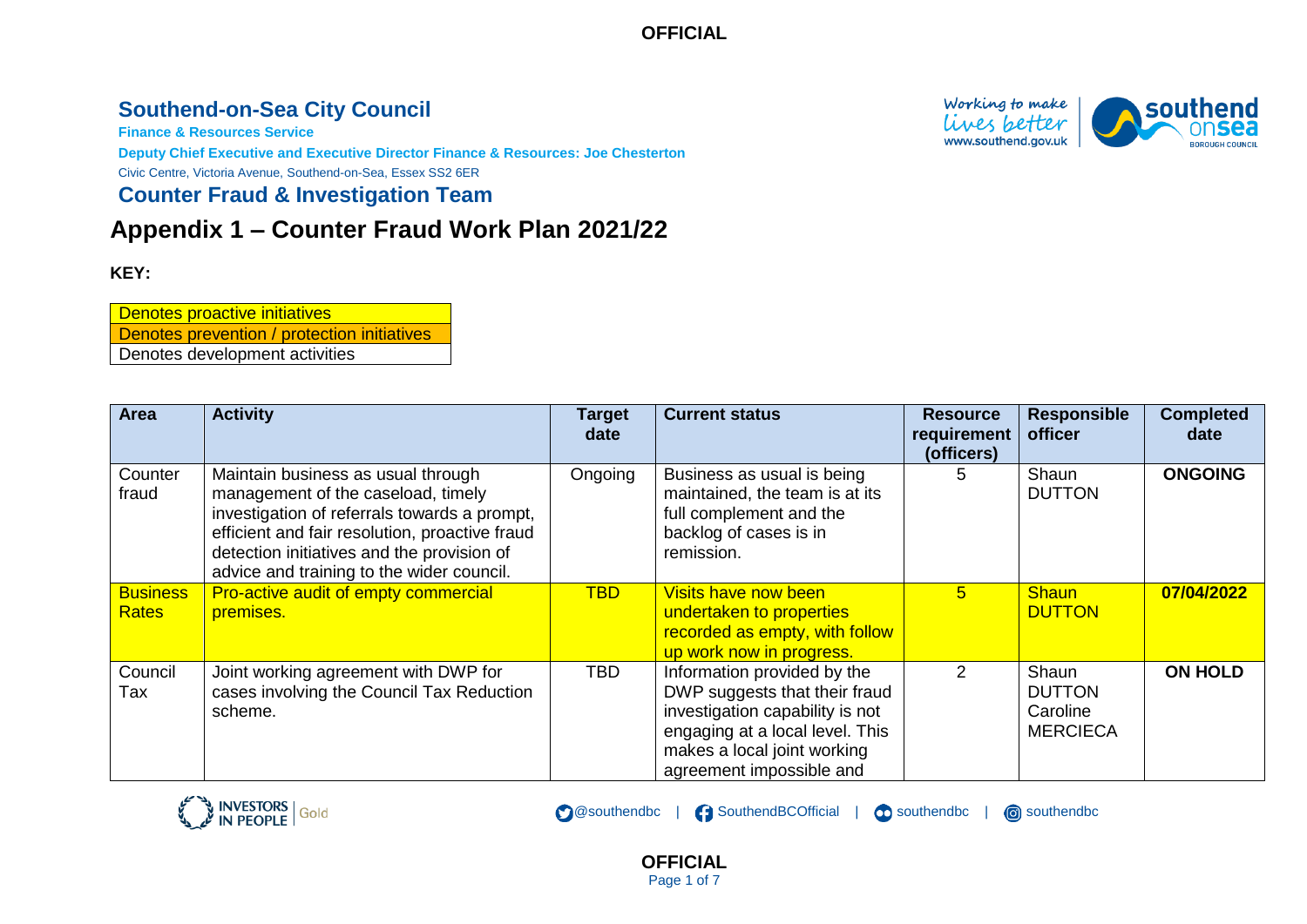| <b>Area</b>     | <b>Activity</b>                                                                                     | <b>Target</b><br>date  | <b>Current status</b>                                                                                                                                                                                                                                                                                              | <b>Resource</b><br>requirement<br>(officers) | <b>Responsible</b><br>officer | <b>Completed</b><br>date |
|-----------------|-----------------------------------------------------------------------------------------------------|------------------------|--------------------------------------------------------------------------------------------------------------------------------------------------------------------------------------------------------------------------------------------------------------------------------------------------------------------|----------------------------------------------|-------------------------------|--------------------------|
|                 |                                                                                                     |                        | therefore this activity is on<br>hold pending resumption of<br>local DWP investigations. This<br>situation will be monitored.<br>The lack of DWP engagement<br>with local authorities is a<br>subject of national concern<br>and is being addressed<br>through the Fighting Fraud<br>and Corruption Locally group. |                                              |                               |                          |
| Council<br>wide | Internal publicity campaign to highlight the<br>work and reporting mechanisms of the<br>fraud team. | <b>Ongoing</b>         | Avenues to increase the<br>team's profile across the<br>Council continue to be<br>explored.<br>The monthly fraud<br>newsletter's audience is<br>expanding and now reaches<br>approximately 700 recipients.                                                                                                         | 1                                            | <b>Shaun</b><br><b>DUTTON</b> | <b>ONGOING</b>           |
|                 |                                                                                                     | <b>October</b><br>2021 | Programme of publicity and<br>talks to raise staff awareness<br>of the Whistleblowing<br>procedures and how to report<br>concerns.                                                                                                                                                                                 | $\overline{2}$                               | <b>Shaun Dutton</b>           | 15/10/2021               |
|                 |                                                                                                     | October<br>2021        | Publicity campaign to highlight<br><b>International Fraud</b><br><b>Awareness Week.</b>                                                                                                                                                                                                                            |                                              | <b>Shaun</b><br><b>DUTTON</b> | 15/10/2021               |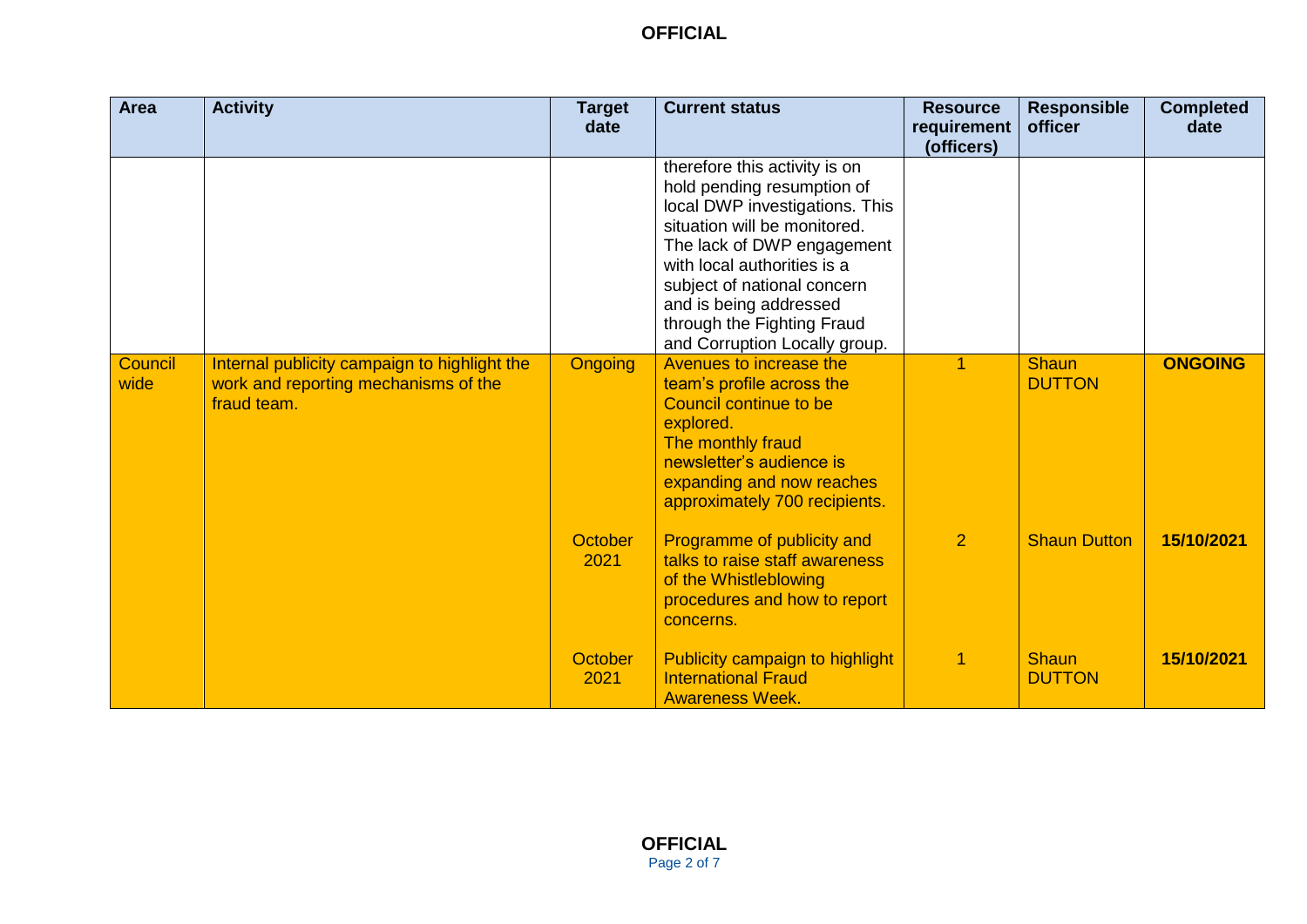| <b>Housing</b>  | <b>Pro-active audit of SBC tenancies.</b>                                                                                                                                                                                                                                                                                                                                                                                                                                     | <b>June 2021</b><br>October<br>2021<br><b>March</b><br>2022 | The first exercise has been<br>completed with some<br>success.<br>A list of tenancies from South<br><b>Essex Homes was provided in</b><br>December and a further<br>exercise undertaken in<br>January 2022.<br>Two out of three planned<br>exercises undertaken in the<br>year.                                                                                                                                                                    | 5 <sup>5</sup> | Shaun<br><b>DUTTON</b><br><b>James</b><br><b>COUSEN</b> | 26/06/2021<br><b>NOT</b><br><b>ACHIEVED</b><br>28/01/2022 |
|-----------------|-------------------------------------------------------------------------------------------------------------------------------------------------------------------------------------------------------------------------------------------------------------------------------------------------------------------------------------------------------------------------------------------------------------------------------------------------------------------------------|-------------------------------------------------------------|----------------------------------------------------------------------------------------------------------------------------------------------------------------------------------------------------------------------------------------------------------------------------------------------------------------------------------------------------------------------------------------------------------------------------------------------------|----------------|---------------------------------------------------------|-----------------------------------------------------------|
| <b>Housing</b>  | <b>Review of SBC tenancy terms and</b><br>conditions to strengthen the counter fraud<br>message and encourage cooperation with<br>the counter fraud team.                                                                                                                                                                                                                                                                                                                     | <b>TBD</b>                                                  | The South Essex Homes'<br>tenancy T&Cs are due to be<br>reviewed. South Essex<br>Homes are aware that we<br>wish to contribute. We are<br>waiting for information as to<br>when this review will take<br>place.                                                                                                                                                                                                                                    | $\mathbf{1}$   | <b>Shaun</b><br><b>DUTTON</b>                           | <b>NOT</b><br><b>ACHIEVED</b>                             |
| Council<br>wide | Fraud risk and process analysis of areas of<br>the Council's business at high risk of fraud:<br><b>Procurement</b><br>$\bullet$<br><b>Housing</b><br>$\bullet$<br><b>Housing applications</b><br><b>School admissions</b><br>$\bullet$<br><b>Blue badge applications</b><br><b>Council Tax</b><br>$\bullet$<br><b>Business Rates</b><br><b>Online services</b><br><b>Social Care Direct payments</b><br>Recruitment<br>$\bullet$<br>Others dependent upon current<br>research | <b>Start July</b><br>2021                                   | This work will now be<br>performed alongside Internal<br>Audit's programme of work<br>with risk assessment findings<br>incorporated into their reports.<br>This has the effects of adding<br>more weight to any<br>recommendations made and<br>contributing to a closer<br>working relationship between<br>the two teams.<br><b>CFIT continue to issue</b><br>specific post-investigation<br>reports recommending<br>process / policy improvements | $2 - 5$        | Shaun<br><b>DUTTON</b>                                  | <b>ONGOING</b>                                            |

**OFFICIAL**

Page 3 of 7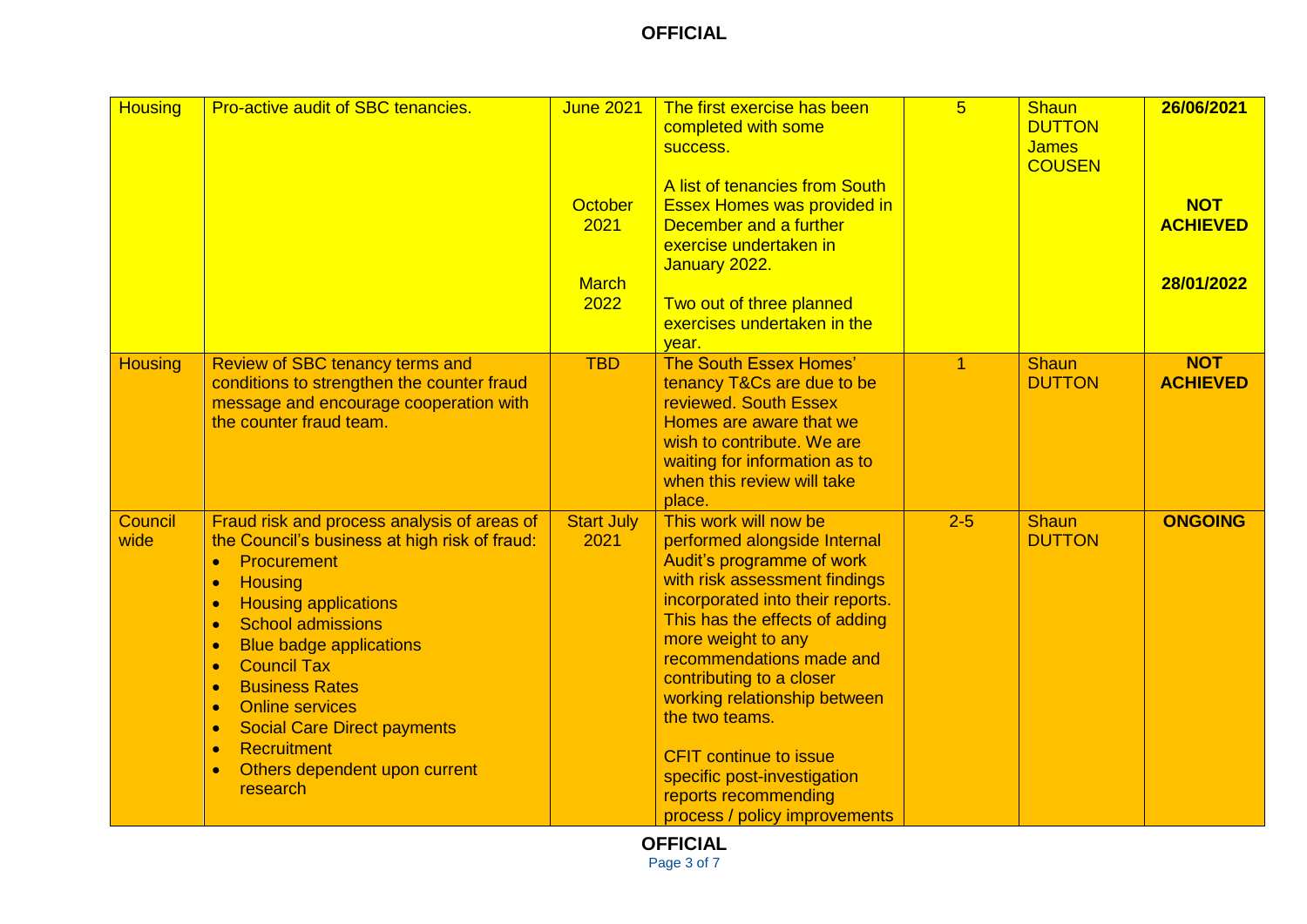|                             | Policy review, process improvement<br>recommendations where appropriate,<br>service-specific training to be delivered<br>where required.                                                                     |                                                                          | that would provide a greater<br>protection from fraud where<br>appropriate.                                                                                                                                                                                                                                                                                                                                                                                                                                                                                                |                |                                                                |                                                                                                                                                  |
|-----------------------------|--------------------------------------------------------------------------------------------------------------------------------------------------------------------------------------------------------------|--------------------------------------------------------------------------|----------------------------------------------------------------------------------------------------------------------------------------------------------------------------------------------------------------------------------------------------------------------------------------------------------------------------------------------------------------------------------------------------------------------------------------------------------------------------------------------------------------------------------------------------------------------------|----------------|----------------------------------------------------------------|--------------------------------------------------------------------------------------------------------------------------------------------------|
| <b>Blue</b><br><b>Badge</b> | Review of the process on how Blue Badge<br>fraud is dealt with and training for APCOA<br>staff.<br>Pro-active Blue Badge fraud exercise,<br>possibly a joint exercise with APCOA and<br><b>Essex Police.</b> | <b>August</b><br>2021<br><b>December</b><br>2021<br><b>March</b><br>2022 | The joint exercise with<br><b>APCOA has been completed</b><br>with no frauds detected.<br>However, this was a high-<br>profile exercise that received<br>strong support from the<br>community.<br>The methodology of the<br>exercise will be revised and a<br>further exercise will be<br>conducted later in the year.<br><b>Counter Fraud officers have</b><br>now been granted powers to<br>inspect and retain Blue<br><b>Badges. Warrant cards are</b><br>currently being produced and<br>a second proactive exercise<br>will be conducted once these<br>are available. | $\overline{5}$ | <b>Shaun</b><br><b>DUTTON</b><br>Paul<br><b>BROADBENT</b>      | 20/08/2021<br>06/12/2021<br><b>NOT</b><br><b>ACHIEVED</b><br><b>DUE TO</b><br><b>THE EMPTY</b><br><b>NNDR</b><br><b>PREMISES</b><br><b>AUDIT</b> |
|                             |                                                                                                                                                                                                              | 2022                                                                     | <b>Permission has been granted</b><br>to deliver Blue Badge<br>refresher training to APCOA<br><b>CEOs and this is in</b><br>production.                                                                                                                                                                                                                                                                                                                                                                                                                                    |                |                                                                |                                                                                                                                                  |
| <b>Housing</b>              | Postal information campaign to targeted<br>tenancy areas to encourage reporting of<br>concerns about fraud.                                                                                                  | August/<br><b>September</b><br>2021                                      | This has been delivered<br>through SEH's magazine to all<br>tenants in the form of an open<br>letter.                                                                                                                                                                                                                                                                                                                                                                                                                                                                      | $\overline{2}$ | <b>Shaun</b><br><b>DUTTON</b><br><b>James</b><br><b>COUSEN</b> | <b>October</b><br>2021                                                                                                                           |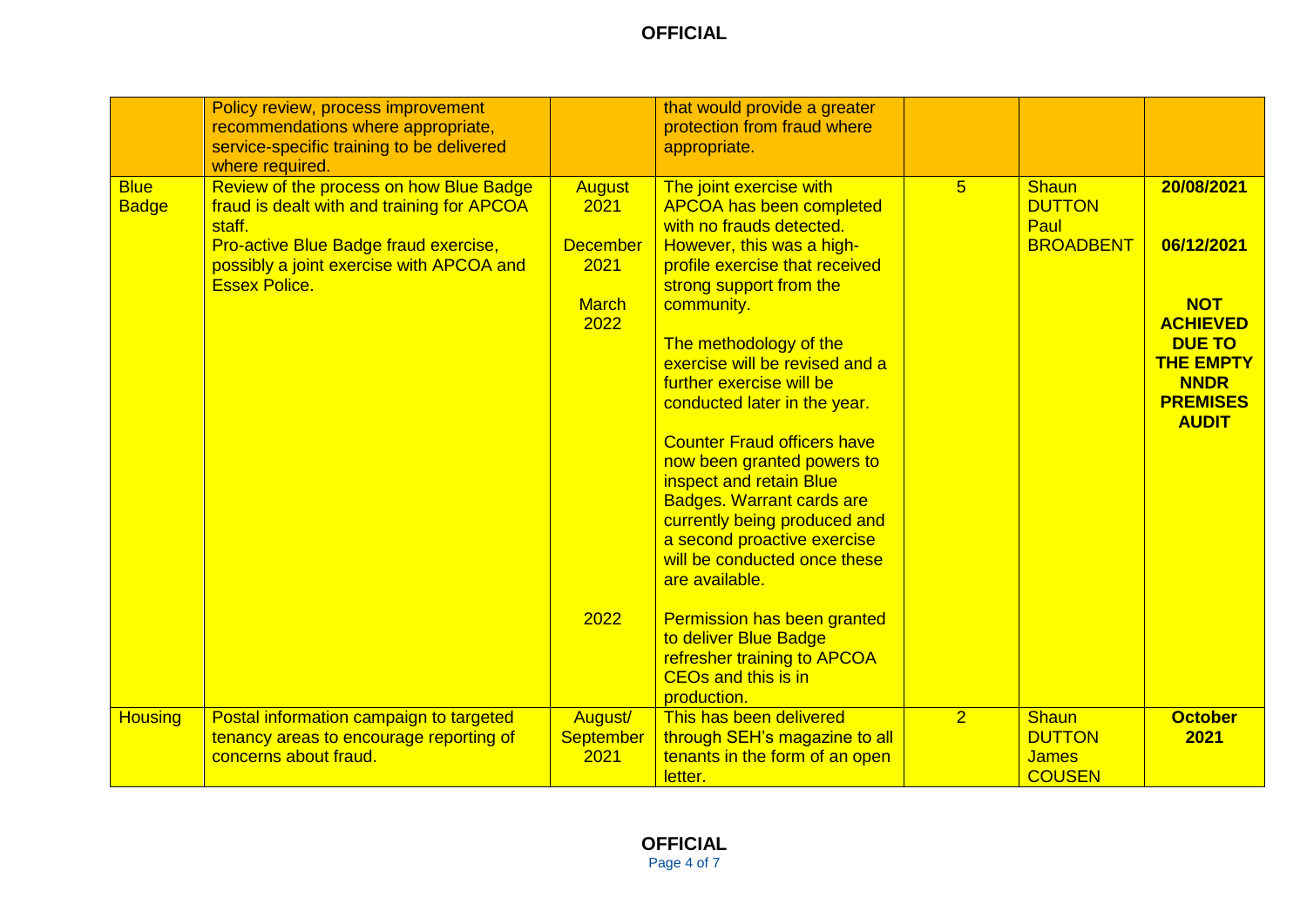| <b>Benefits</b>                 | Contribute to the amendment of the<br><b>Council Tax Reduction Scheme (CTRS)</b><br>policy to ensure that the team is<br>empowered to investigate CTRS fraud<br>without a dependence on the DWP.                                                                                                                                                                            | Summer<br>2021          | Awaiting confirmation of when<br>the policy is due for review.<br>This policy was reviewed in<br>the Summer of 2021 without<br>CFIT's involvement. We are<br>currently trialling an approach<br>with SCC Benefits that will<br>avoid policy amendment.                                          | 1              | Shaun<br><b>DUTTON</b>                                              | 07/02/2022                                  |
|---------------------------------|-----------------------------------------------------------------------------------------------------------------------------------------------------------------------------------------------------------------------------------------------------------------------------------------------------------------------------------------------------------------------------|-------------------------|-------------------------------------------------------------------------------------------------------------------------------------------------------------------------------------------------------------------------------------------------------------------------------------------------|----------------|---------------------------------------------------------------------|---------------------------------------------|
| <b>Business</b><br><b>Rates</b> | Research project to determine best<br>practice and effective methods of<br>combatting Business Rates fraud.<br>Establish a working group between CFIT,<br><b>Trading Standards, Business Rates and</b><br><b>Legal Services to review the Council's</b><br>capabilities and determine realistic<br>opportunities for prevention, detection and<br>action against offenders. | <b>November</b><br>2021 | This project is waiting to be<br>assigned.<br>A meeting was held between<br>interested parties and CFIT is<br>now developing a protocol<br>designed to disrupt pop-up<br>shops in the High Street from<br>evading NNDR and to limit<br>their operational window.                                | $\overline{2}$ | <b>TBD</b><br><b>Shaun</b><br><b>DUTTON</b>                         | <b>NOT</b><br><b>ACHIEVED</b><br>02/03/2022 |
| Counter<br>fraud                | Explore joint working opportunities with<br>other SBC teams, particularly parking,<br><b>Regulatory Services and Trading</b><br>Standards.<br>Explore the possibility of<br>information/intelligence sharing hub.                                                                                                                                                           | Ongoing                 | The team is now a participant<br>in the Strategic Tasking<br>Allocation Group which<br>affords these opportunities<br>and meets this task.<br>CFIT now has information<br>sharing agreements with 17<br>teams across the Council and<br>a closer working arrangement<br>with Trading Standards. | 1              | Paul<br><b>BROADBENT</b>                                            | 02/06/2021                                  |
| Counter<br>fraud                | Develop a financial investigator capability.                                                                                                                                                                                                                                                                                                                                | 2022                    | Funding has now been agreed<br>to train two officers in<br>Financial Investigation.                                                                                                                                                                                                             | 3              | Shaun<br><b>DUTTON</b><br>Caroline<br><b>MERCIECA</b><br>David GILL | 24/03/2022                                  |

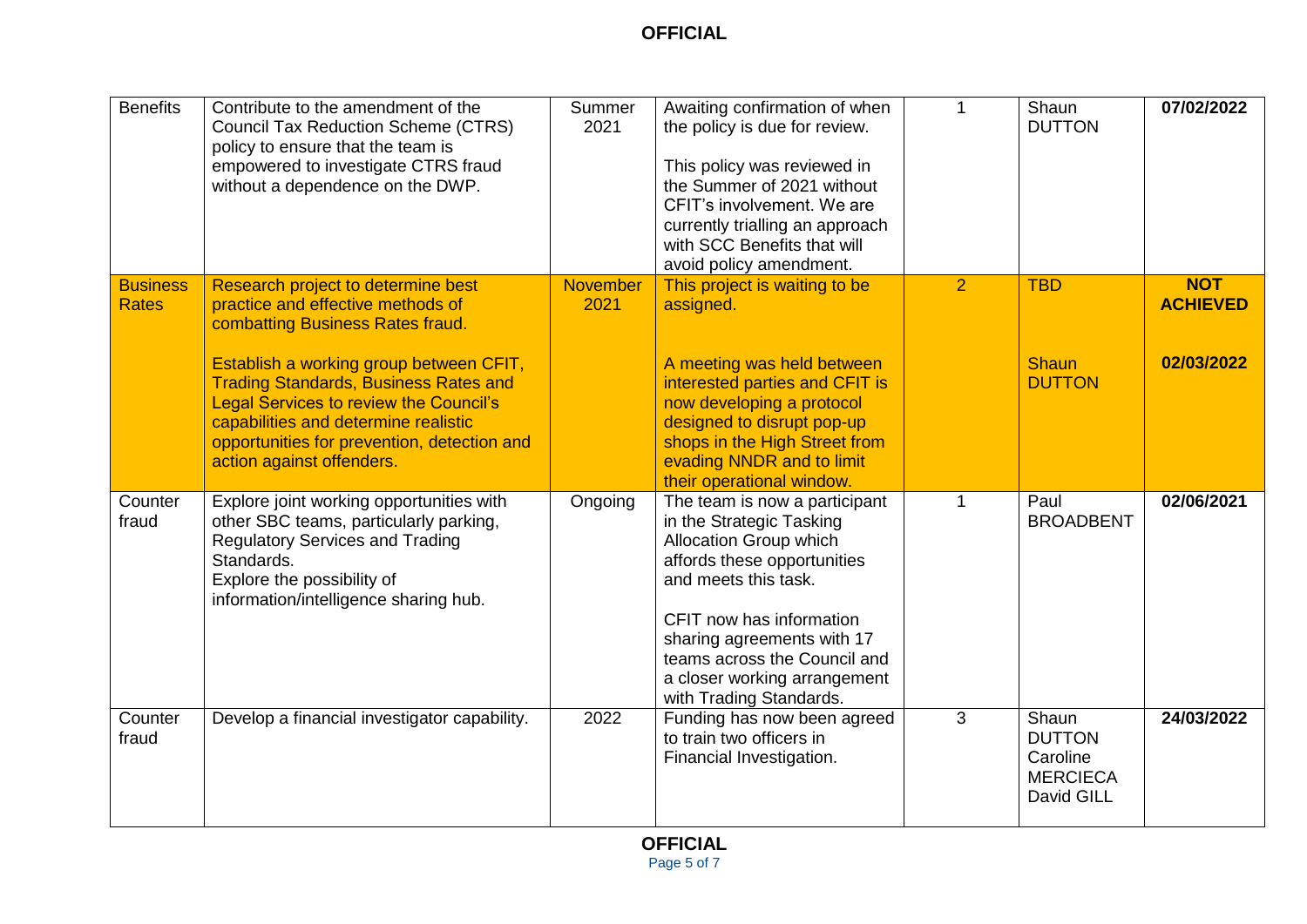|                          | Develop a financial intelligence officer<br>capability.                                                                                                                                                                                 |                              | One officer has now<br>completed the Financial<br>Investigator Course.<br>This has been superseded by<br>the ambition to have two<br>officers trained as financial<br>investigators.                                                                                                                                                                                                                                                                                                                                                                            | $\overline{2}$ |                                                    |                                                          |
|--------------------------|-----------------------------------------------------------------------------------------------------------------------------------------------------------------------------------------------------------------------------------------|------------------------------|-----------------------------------------------------------------------------------------------------------------------------------------------------------------------------------------------------------------------------------------------------------------------------------------------------------------------------------------------------------------------------------------------------------------------------------------------------------------------------------------------------------------------------------------------------------------|----------------|----------------------------------------------------|----------------------------------------------------------|
| <b>Specific</b><br>teams | Training in specific counter fraud<br>techniques to be delivered to identified<br>teams:<br>• False document identification<br>Spotting the signs of subletting<br>Others as identified through risk analysis<br>activities (see below) | <b>March</b><br>2022<br>2022 | An update on spotting the<br>signs of subletting has been<br>delivered to South Essex<br>Homes' officers.<br>A session on false document<br>identification is being written.                                                                                                                                                                                                                                                                                                                                                                                    | $\overline{2}$ | <b>Shaun</b><br><b>DUTTON</b><br><b>David GILL</b> | 23/06/2021                                               |
| <b>Various</b>           | Investigate the use of technology and data<br>matching to identify and target the risks of<br>fraud against the Council. Develop targeted<br>proactive exercises to act on the results.                                                 | <b>March</b><br>2022         | This is aspirational and<br>dependent upon a variety of<br>factors such as information<br>sharing agreements, the<br>availability, cost and<br>complexity of tools required to<br>do this, staff training etc.<br><b>Enquiries into the feasibility of</b><br>this will be conducted as and<br>when workload commitments<br>allow.<br>A meeting has been planned<br>with a potential supplier of<br>internet data mining services.<br>A data matching exercise is<br>being planned to assess the<br>scale of fraud against the<br><b>Essential Living Fund.</b> | $2 - 4$        | <b>Shaun</b><br><b>DUTTON</b><br><b>David GILL</b> | <b>ONGOING</b><br><b>POSTPONED</b><br><b>August 2021</b> |